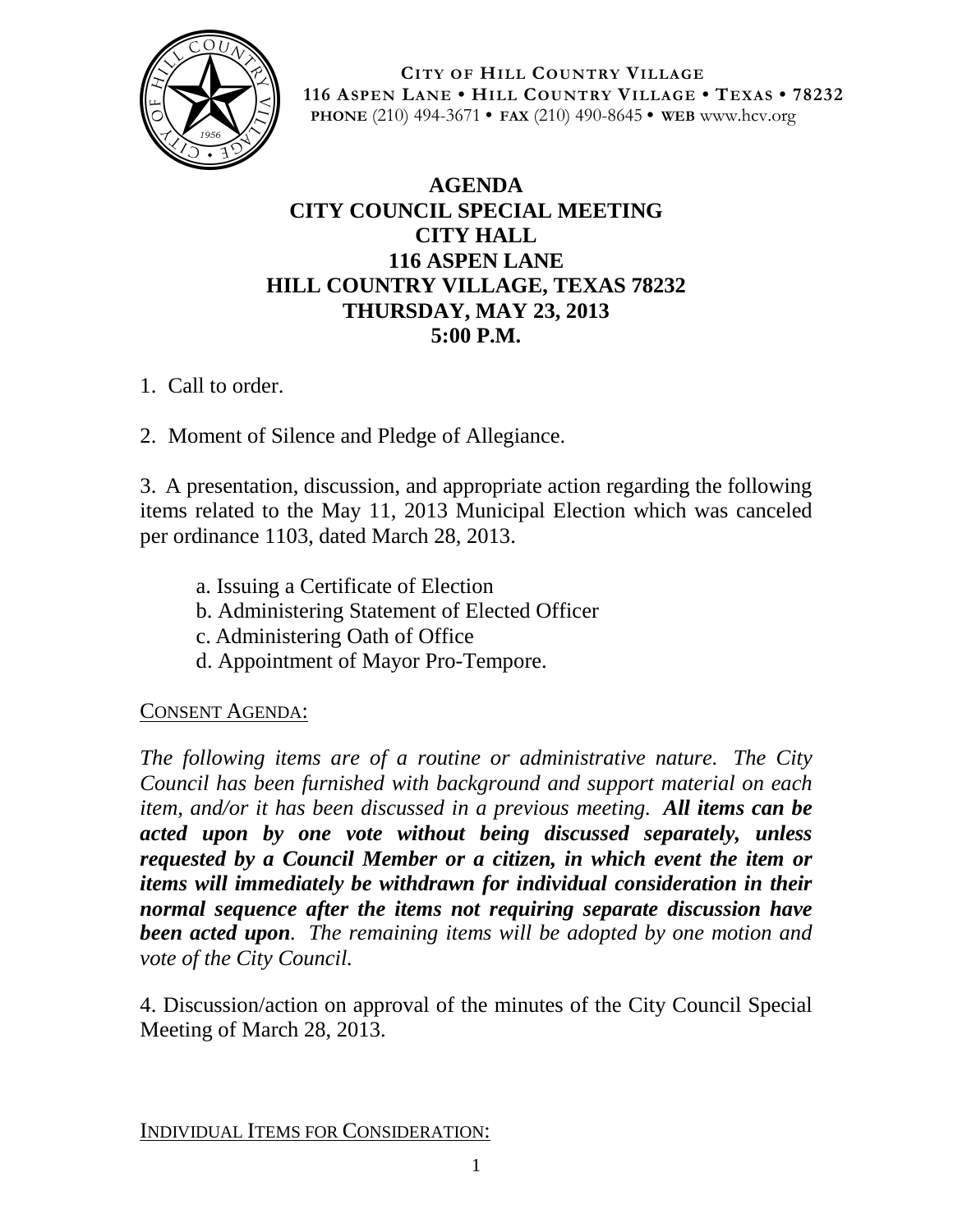5. Citizens to be heard.

*At this time, citizens who have filled out a registration form prior to the start of the meeting may speak on any topic they wish to bring to the attention of the governing body so long as that topic is not on the agenda for this meeting. Citizens may speak on specific agenda items when that item is called for discussion. During the Citizens to be Heard section no council action may take place and no council discussion or response is required to the speaker. A time limit of two minutes per speaker is permitted; the council may extend this time at their discretion.*

6. Discussion/action approving a budgetary transfer not to exceed \$108,000.00 from city reserves to the general fund line item Engineering Services.

7. Discussion/action approving the 2013-2014 Street & Drainage Project preliminary design as presented by Givler Engineering for the City of Hill Country Village.

8. Discussion/action on an agreement between the City of Hill Country Village, Texas and Drash Consultants, LLC in support of the 2013-14 Street and Drainage Project.

9. Discussion/action regarding the March 31, 2013 and April 30, 2013 financial statements.

10. Discussion regarding the Fiscal Year 2013 – 2014 budget.

11. Communications with the Mayor.

San Antonio Water System and Alamo Area Council of Government Meetings

12. Communications with the City Administrator/Chief of Police.

 City Hall will be closed Monday May 27, 2013 in observance of Memorial Day.

13. Adjourn.

*The Council reserves the right to discuss and appropriately act upon any item stated on this agenda in open session. The Council reserves the right to adjourn into executive session at any time during the course of this meeting to discuss any of the matters listed above, as authorized by Texas*